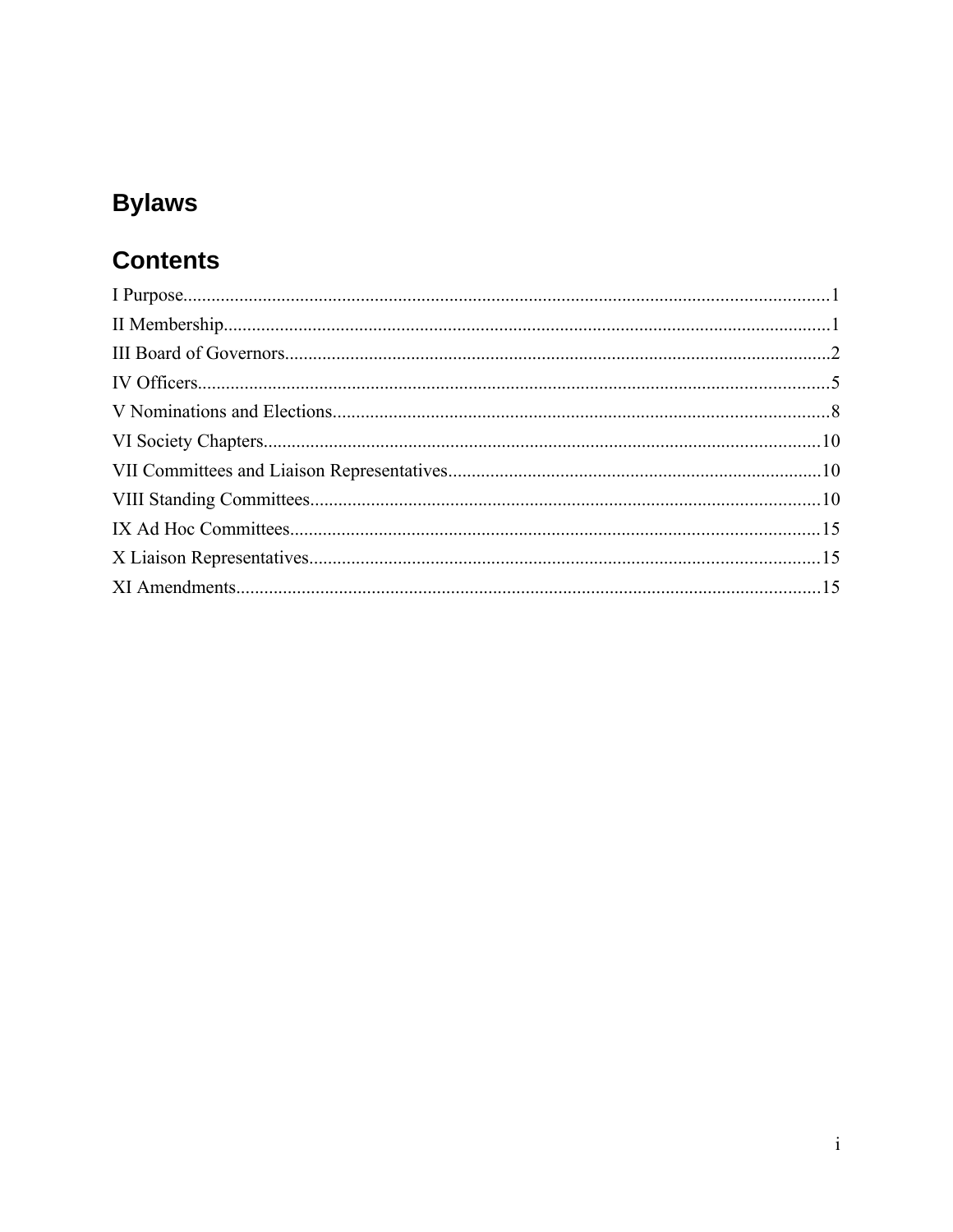## Bylaws

## <span id="page-1-1"></span>**I Purpose**

**Secton 1.0.** The Bylaws provide detailed guidance for the supervision and management of the IEEE Vehicular Technology Society (VTS) affairs.

# <span id="page-1-0"></span>**II Membership**

**Section 1.0.** Membership in the Society is available to all IEEE members (and under certain conditions non-IEEE members) upon payment of the annual Society fee or, in the case of Honorary Members and Life Members, affirmation that they wish to continue their Society membership.

**Section 2.0.** The Board of Governors may award honorary Membership in the Society to an individual.

**Section 2.1.** Nomination for Honorary Member may be made by the Society Awards Committee or by a petition signed by at least 50 members of the Society. An affirmative vote of at least twothirds of the elected members of the Board of Governors is required to elect an Honorary Member.

**Section 2.2.** Honorary Membership may be granted an outstanding member who meets all of the following minimum requirements:

(a) He/She shall have made significant technical contributions to the field of interest of the Society.

(b) He/She shall have performed outstanding service to the profession and to the IEEE.

(c) He/She shall have been a member of the Society for at least 5 years.

**Section 2.3** Society fees for Honorary Members shall be paid from the Society Treasury. The Treasurer shall arrange for this with IEEE Headquarters.

**Section 3.0.** Society Affiliates are non-IEEE members who have been admitted to some of the rights and privileges of Society activities. In general, a Society Affiliate must be a person whose technological activities do not justify full membership in IEEE, but who may be helped by participation in Society activities or who may contribute benefits to Society members by participation in their activities. The qualifications for Society Affiliates and the limits in rights and privileges shall be as established by the TAB Operations Manual.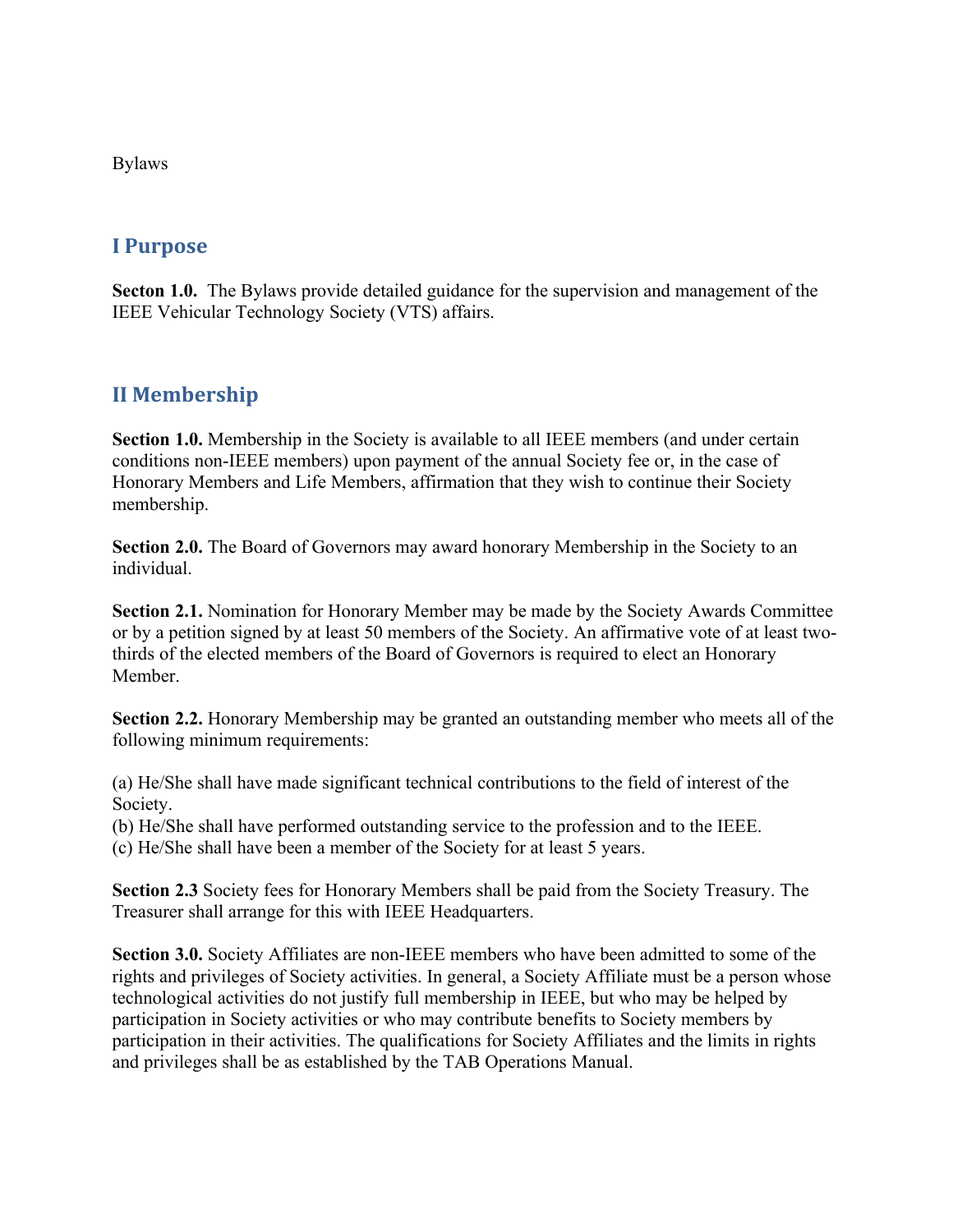**Section 3.1.** The Society Affiliate fee shall include the annual Society fee plus any surcharge established by the Society.

**Section 4.0.** An exception to the annual fee shall be made for students, as prescribed by IEEE rules and regulations.

**Section 5.0.** Any special members (life or honorary) and affiliates of the Society on January 23, 1993, may continue even though their attainment of such special membership or affiliation was by means other than as defined above.

**Section 6.0.** The Society fee shall be determined by an affirmative vote of at least a majority the elected members of the Board of Governors.

# <span id="page-2-0"></span>**III Board of Governors**

**Section 1.0.** The Board of Governors shall function in accordance with the provisions of Article V of the Constitution.

## **Section 2.0 Qualifications**

All Board of Governors members shall have the following qualifications:

**Section 2.1** All Board of Governors members shall meet the qualifications set down in the appropriate IEEE policies.

**Section 2.2** Prior to their election, all elected Board of Governors must have been a member of the Society for at least the immediate past five years.

## **Section 3.0. Meetings**

**Section 3.1.** The Board of Governors shall hold at least two meetings per year at times and places specified by the Board of Governors. Special meetings of the Board of Governors may be called by the President or upon request of 5 members of the Board. At least 30 days notice shall be given prior to a special Board meeting.

**Section 3.2.** Only Governors elected in accordance with article V of the Constitution may vote at Board meetings or be counted in the establishment of a quorum.

**Section 3.3.** A majority of the voting members of the Board of Governors or any committee shall constitute a quorum. A quorum is required to start a Board of Governors meeting. Once started, a Board of Governors meeting may continue to conduct its business. However, no action may be taken when a quorum is no longer present .

**Section 3.3.1** The vote of a majority of the votes of the members present and entitled to vote, at the time of vote, provided a quorum is present, shall be the act of the Board of Governors or any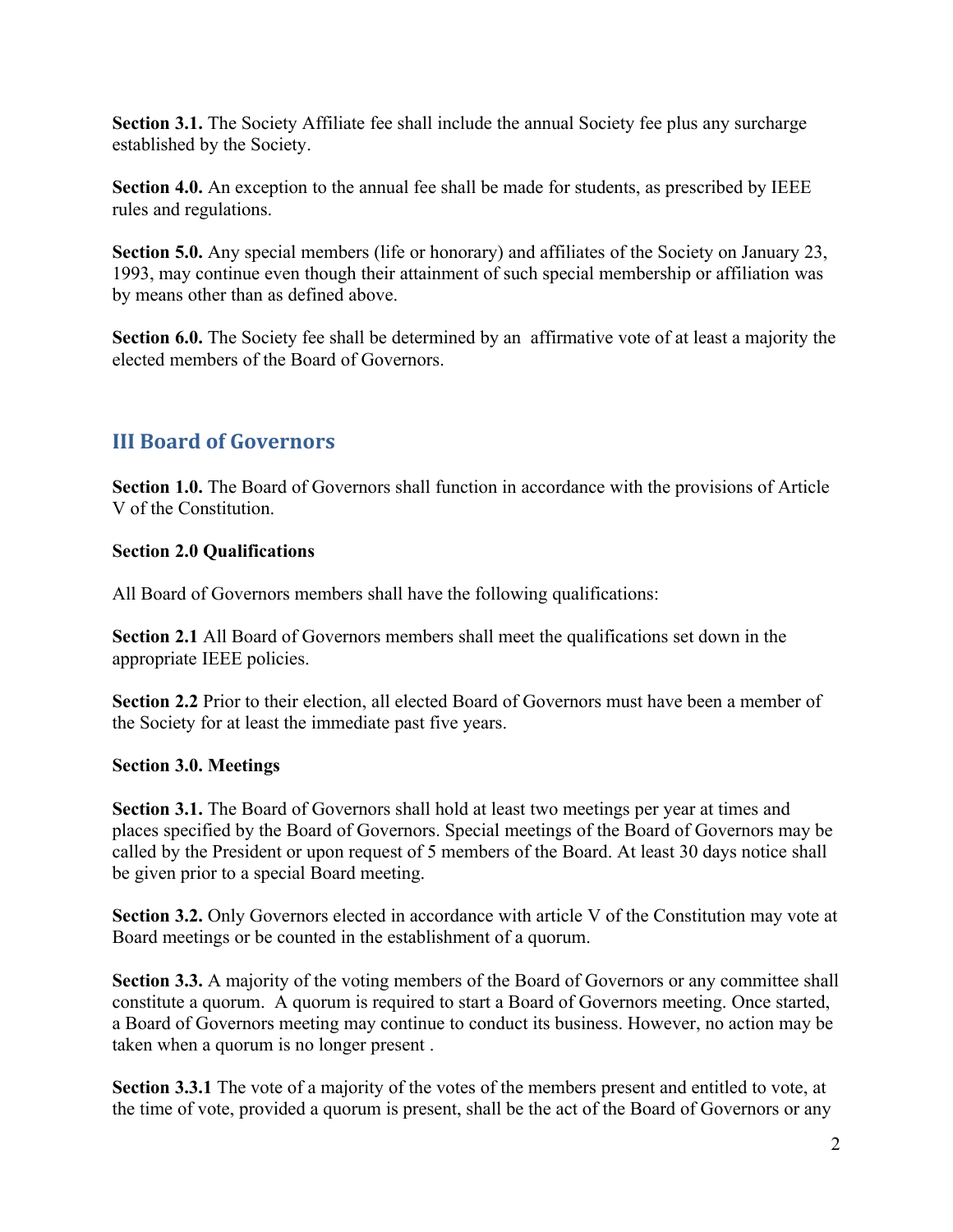committee thereof.

**Section 3.3.2** The Board of Governors or any committee thereof may meet and act upon the vote of its members by any means of telecommunication. The normal voting requirements shall apply when action is taken by means of telecommunications equipment allowing all persons participating in the meeting to hear each other at the same time. This does include e-mail voting.

**Section 3.3.3** The Board of Governors or any committee thereof may take action without a meeting if applicable (e.g. email voting). An affirmative vote of a majority of all the voting members of the Board of Governors or any committee thereof shall be required to approve the action. The results of the vote shall be confirmed promptly in writing or by electronic transmission. The writings and/or electronic transmissions shall be filed with the minutes of the proceedings of the Board of Governors or any committee thereof. "Electronic transmission" means any form of electronic communication, such as e-mail, not directly involving the physical transmission of paper, that creates a record that may be retained, retrieved and reviewed by a recipient thereof, and that may be directly reproduced in paper form by such a recipient.

**Section 3.3.4.** Individuals holding more than one position on the Board of Governors or any committee thereof shall be limited to one vote on each matter being considered by the Board of Governors or committee.

**Section 3.3.5** Proxy voting is not allowed.

**Section 3.3.6** The presiding officer of the Board of Governors shall have no vote on the Board of Governors. However, a presiding officer may vote if he/she is an elected Board member and if either the vote is by secret ballot or unless their vote can change the outcome of the vote.

## **Section 3.4.**

Robert's Rules of Order (Revised) shall govern conduct of Board of Governors meetings on all matters not otherwise specified in these Bylaws or the Constitution.

#### **Section 4.0.**

Business of the Board of Governors may be handled by correspondence, telephone or other electronic means when, in the opinion of the President, matters requiring action can be adequately handled in that manner..

#### **Section 5.0.**

Members appointed to positions of responsibility in the Society by the President may be made nonvoting members by the Board of Governors. Such individuals shall have all responsibilities and privileges of Governor afforded by the Constitution and Bylaws except the right to vote or make or second motions, except as provided in Article VIII, Section 1.0.

#### **Section 6.0.**

If a Governor vacancy occurs, the vacancy shall be addressed as follows: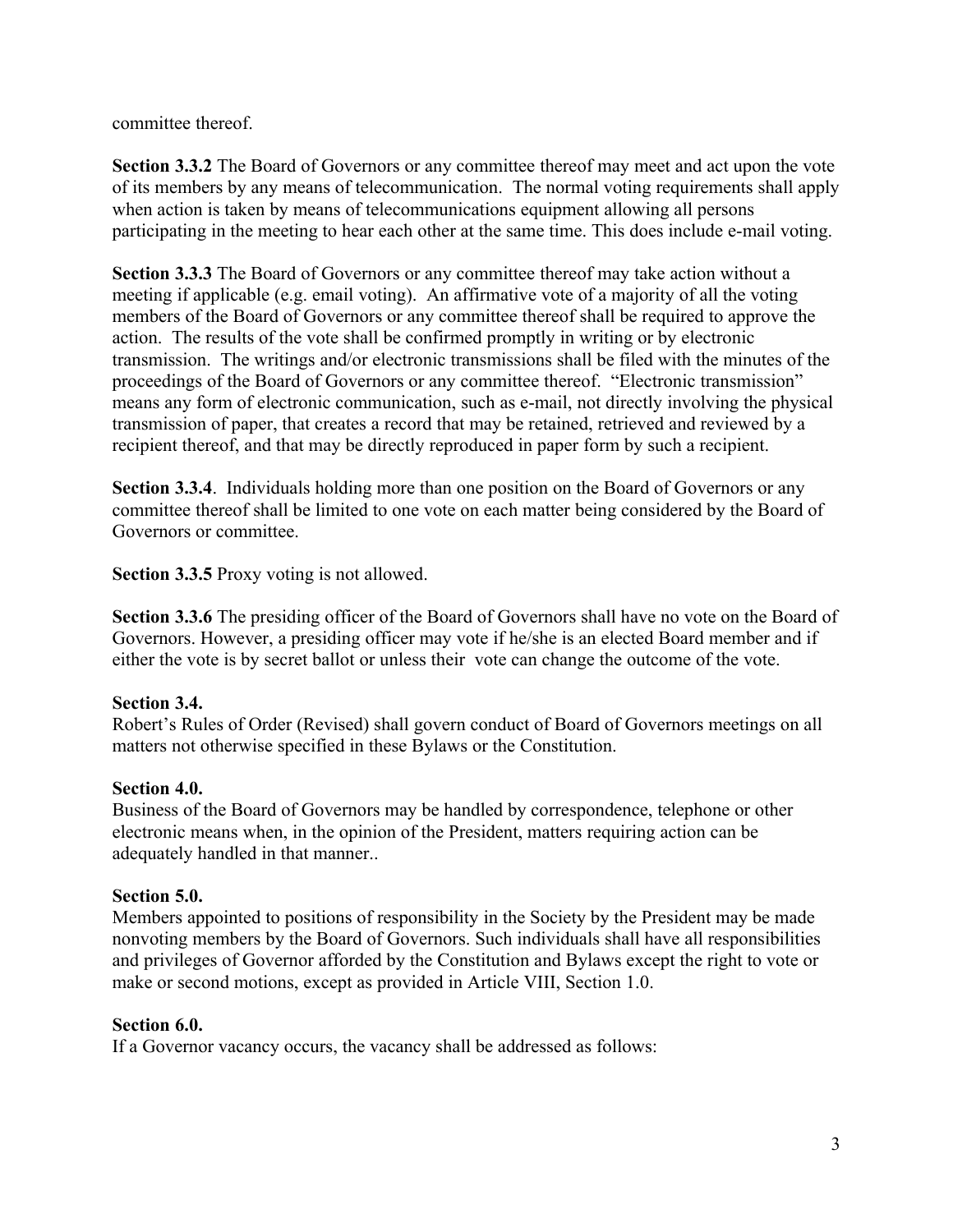#### **Section 6.1.**

If a vacancy occurs less than 18 months before the completion of a Governor's term, the Board, at its next meeting by a two-thirds vote of those present at an official meeting shall elect a VTS member to complete the unexpired term.

**Section 6.2.** If a vacancy occurs 18 months or more before the completion of a Governor's term, the vacancy shall be filled as follows:

**Section 6.2.1.** The vacancy shall be filled at the next regularly-scheduled Board of Governors election that occurs at least 60 days after the vacancy occurs.

**Section 6.2.2.** The term of office shall begin immediately when the results of the election to fill that seat are announced by IEEE Staff and will end the same date as the term for which the vacancy occurred.

**Section 6.2.3.** The terms of office of persons elected at an election that includes one or more vacancies to be filled in addition to expiring terms shall be filled in order of the number of votes received. Thus, the electee receiving the least number of votes will be awarded the shortest term of office.

**Section 6.2.4.** If, due to scheduling of regular Board of Governors elections, a period of 6 months or greater will occur before a vacancy can be filled, the Board may, at its option, fill the seat by a two-thirds vote of those present at an official meeting. Any such appointment will expire immediately when the election results of the election to fill that seat are announced by IEEE Staff.

#### **Section 7.0. Involuntary Termination of a Board of Governors Member.**

On rare occasions an individual Board of Governors Member may be unwilling or unable to fulfill the duties as a Governor. If the Governor in question refuses to resign, the President may initiate a termination procedure against him/her for unsatisfactory performance Examples of unsatisfactory performance by a Governor are:

- (a) Less than 50 percent attendance at Board Meetings.
- (b) Unwillingness to serve on a committee assignment.
- (c) Non-responsiveness to correspondence or inquiries.

Termination can only occur with the concurrence of at least two-thirds of the Governors. The President must advise the Governor proposed to be terminated in writing at least 30 days prior to the vote on the question.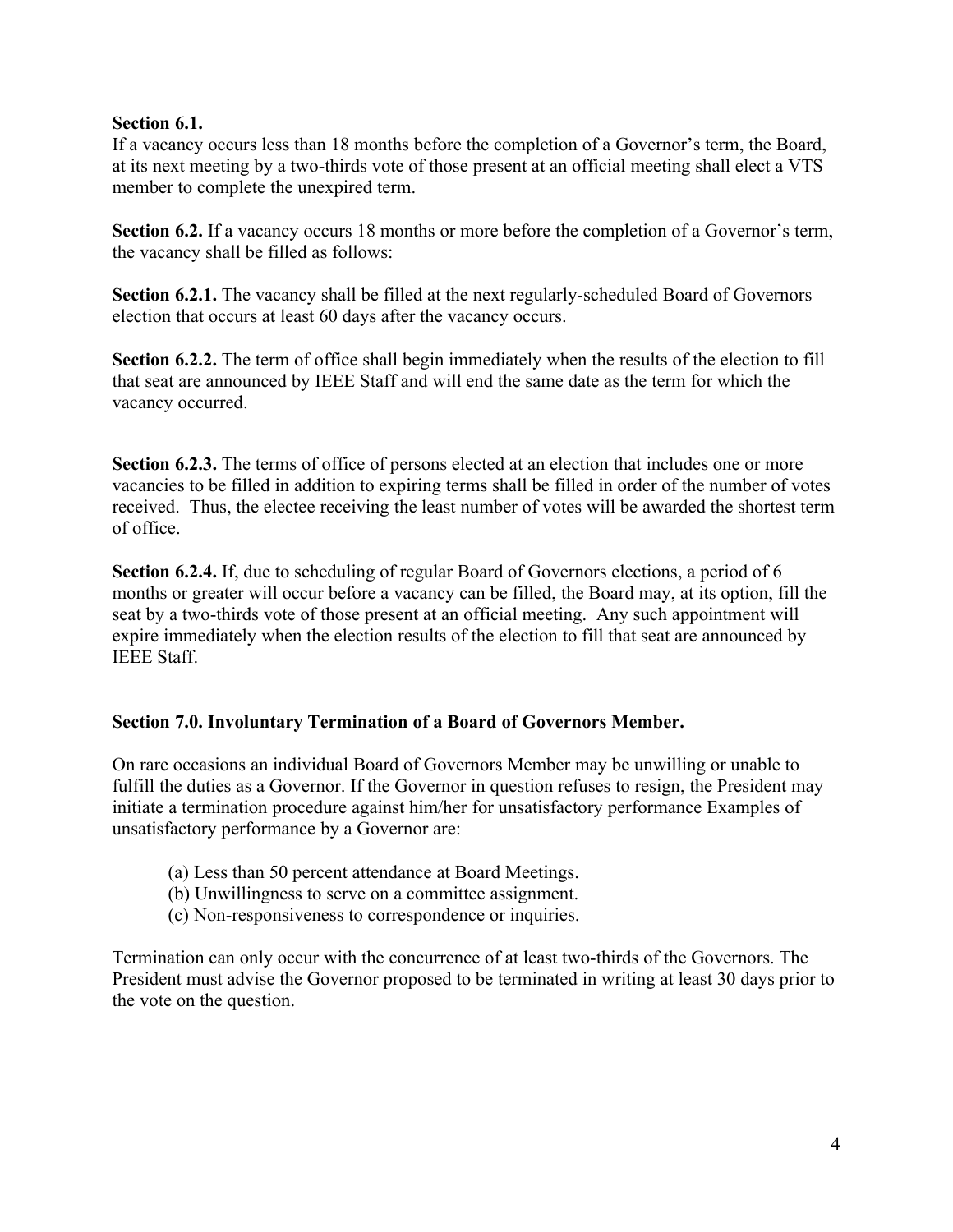# <span id="page-5-0"></span>**IV Officers**

**Section 1.0.** The Society Officers shall consist of a President, Executive Vice President, Vice President Mobile Radio, Vice President Motor Vehicles, Vice President Land Transportation, Vice President Membership Development, Vice President Conferences, Vice President Publications, Vice President Finance, Vice President Standards, Treasurer, and Secretary.

**Section 2.0.** The President and Executive Vice President must be members of the Board of Governors at the time they assume office. The balance of the officers, if they are not elected members of the Board shall become appointed members of the Board and have all the privileges and responsibilities of Board members with the exception of the right to vote. This includes entitlement to reimbursement for travel expenses when authorized.

#### **Section 3.0. Duties of Officers.**

**Section 3.1.** The President shall:

(a) Supervise the affairs of the Society and shall speak for the Society on all matters not specifically delegated to others.

(b) Preside at meetings of the Board of Governors and at general meetings of the Society. (c) Be an *ex officio* member of all Committees of the Society. He/She is a member of the IEEE Technical Activities Board (TAB) and shall represent the Vehicular Technology Society at TAB meetings.

**Section 3.2.** The Executive Vice President shall fulfill the duties of the President in his/her absence or incapacity. The Executive Vice President shall also serve as chairman of the Long Range Planning Committee. He/She shall fulfill such other functions as the President shall from time to time direct.

## **Section 3.3. The Technical Field Vice Presidents**

**Section 3.3.1.** The Vice President Mobile Radio shall be responsible for coordinating the VTS activities covered by the Field of Interest of the Society detailed in the Constitution Article II Section 1(a). He/She may chair any committee(s) within his/her area of responsibility and shall be an *ex officio* member of all committees within his/her area of responsibility. He/She shall fulfill such other functions as the President from time to time directs.

**Section 3.3.2.** The Vice President Motor Vehicles shall be responsible for coordinating the VTS activities covered by the Field of Interest of the Society detailed in the Constitution Article II Section 1(b). He/She or his/her appointee shall chair the Motor Vehicle Committee and shall be an *ex officio* member of all committees within his/her area of responsibility. He/She shall fulfill such other functions as the President from time to time directs.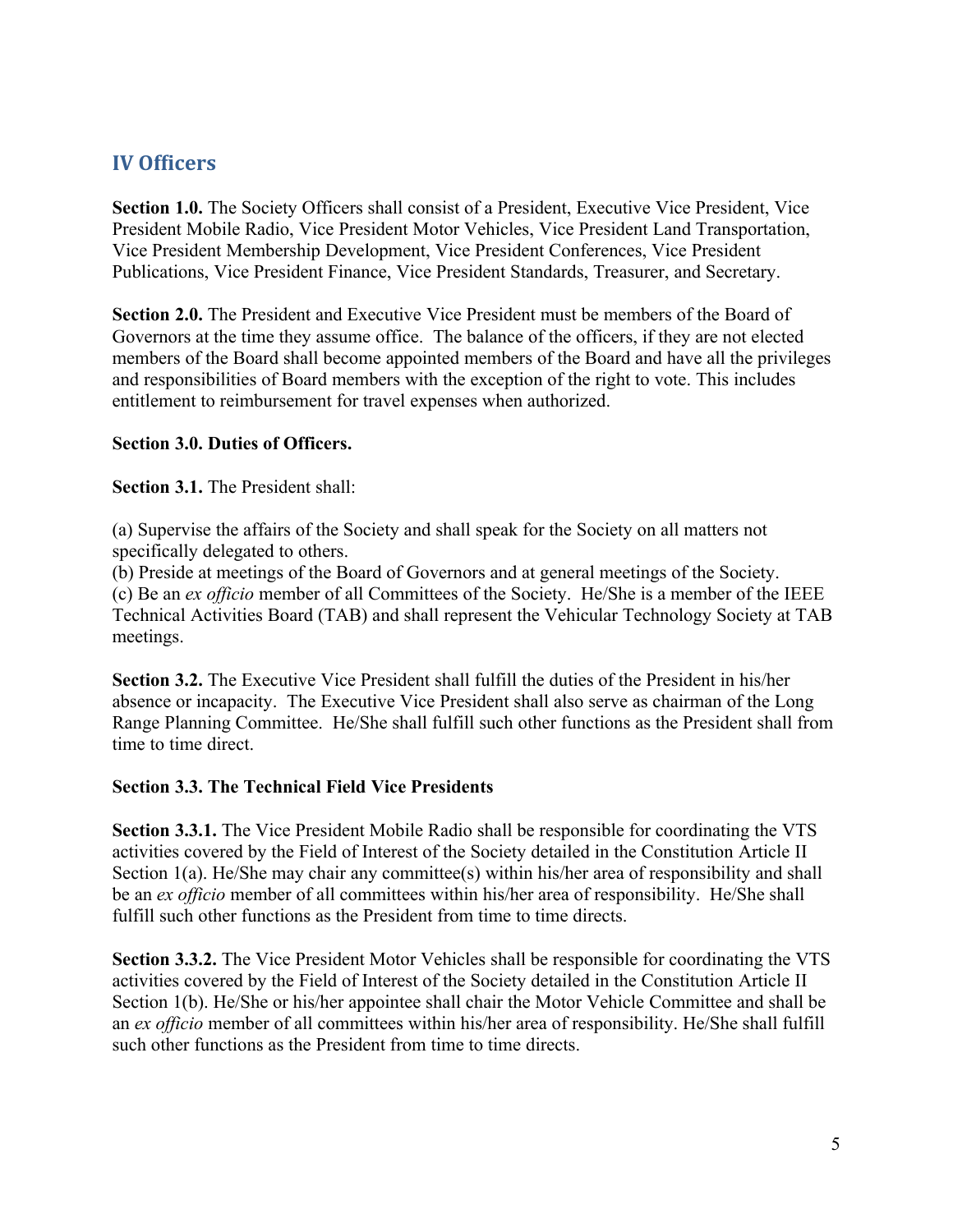**Section 3.3.3.** The Vice President Land Transportation shall be responsible for coordinating the VTS activities covered by the Field of Interest of the Society detailed in the Constitution Article II Section 1(c). He/She may chair the Land Transportation Committee and shall be an *ex officio* member of all committees within his/her area of responsibility. He/She shall fulfill such other functions as the President from time to time directs.

## **Section 3.4 The Administrative Vice Presidents**

**Section 3.4.1.** The Vice President Membership Development shall be responsible for coordinating the VTS activities relating to Chapter formation and support, and membership promotion. He/She may chair any committee(s) within his/her area of responsibility and shall be an *ex officio* member of all committees within his/her area of responsibility. He/She shall fulfill such other functions as the President from time to time directs.

**Section 3.4.2.** The Vice President Conferences shall be responsible for coordinating the VTS activities relating to planning and conducting of VTS-sponsored conferences, symposia, and workshops that are technically co-sponsored by VTS. He/She may chair any committee(s) within his/her area of responsibility and shall be an *ex officio* member of all committees within his/her area of responsibility. He/She shall fulfill such other functions as the President from time to time directs.

**Section 3.4.3.** The Vice President Publications shall be responsible for coordinating the VTS activities relating to all VTS publications, whether published electronically, on paper, or both. He/She may chair any committee(s) within his/her area of responsibility and shall be an *ex officio* member of all committees within his/her area of responsibility. He/She shall fulfill other functions as the President from time to time directs.

**Section 3.4.4.** The Vice President Standards shall be responsible for coordinating the VTS activities relating to all VTS standards. He/She may chair any committee(s) within his/her area of responsibility and shall be an *ex officio* member of all committees within his/her area of responsibility, as well as the Industry Engagement Committee. He/She shall fulfill other functions as the President from time to time directs.

**Section 3.4.5.** The Vice-President Finance shall be responsible for the preparation and maintenance of the financial records of the Society. He/She shall utilize the financial accounting records of the IEEE and other data to keep the Board of Governors informed on the financial status of the Society. He/She shall prepare the annual budget for submission to the Board of Governors. He/She shall be responsible to review and approve contracts with external vendors on behalf of the Society.

If a vacancy should occur in the Treasurer position, the Vice-President Finance shall assume the Treasurer's duties until the vacancy is filled.

**Section 3.5.** The Treasurer shall be responsible for reviewing and approving both intra-IEEE and external disbursements on behalf of the Society.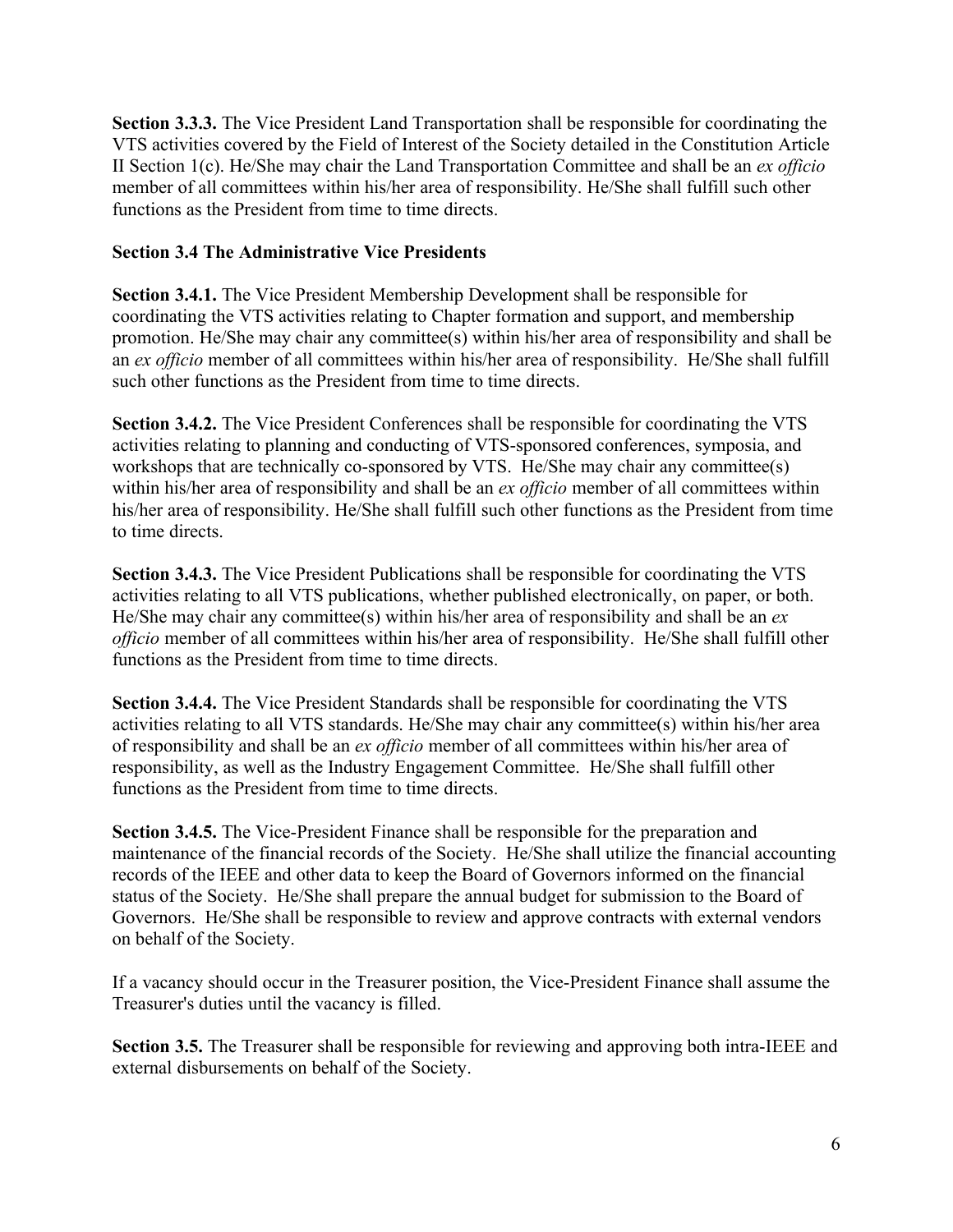**Section 3.6.** The Secretary shall keep the records of the Board of Governors. He/She shall prepare and distribute reports, notices, or other documents as may be required.

**Section 3.7.** In the absence of the President, the order of precedence regarding who shall preside over a Board of Governors meeting is the following: Executive Vice-President, Vice-President Finance, Vice-President Membership, Vice-President Conferences, Vice-President Publications.

## **Section 4.0. Term Limits for Elected Officers**

**Section 4.1** The term of elected officers of the Board of Governors shall be 1 year, commencing on January 1.

**Section 4.2.** The President may be re-elected for a second term of 1 year. Whether he/she serves for 1 or 2 years, he/she shall not again be eligible for election to the Presidency until a lapse of 3 years.

**Section 4.3.** The Executive Vice President may hold the same office for not more than 4 consecutive terms. Eligibility is restored after a lapse of 2 years.

**Section 4.4** Unless he/she is otherwise a member of the Board of Governors, a President continues to be a non-voting member of the Board for 3 years following the end of his/her term of office.

**Section 5.0.** All Officers shall continue to serve until their successors take office.

**Section 6.0.** In the event of permanent absence or resignation of the President, the Executive Vice President shall succeed to that office for the remainder of the President's term

**Section 7.0.** Officers may be removed for cause for the reasons and following the procedure delineated in Article III, Section 6.0.

**Section 8.0.** If an Officer vacancy occurs, the President may appoint an interim replacement to serve until the next Board meeting; or may permanently fill the vacancy by following the procedures of Article III, Section 3.0. If an interim appointment is made, the Board, at its next meeting, shall elect a person to complete the unexpired term.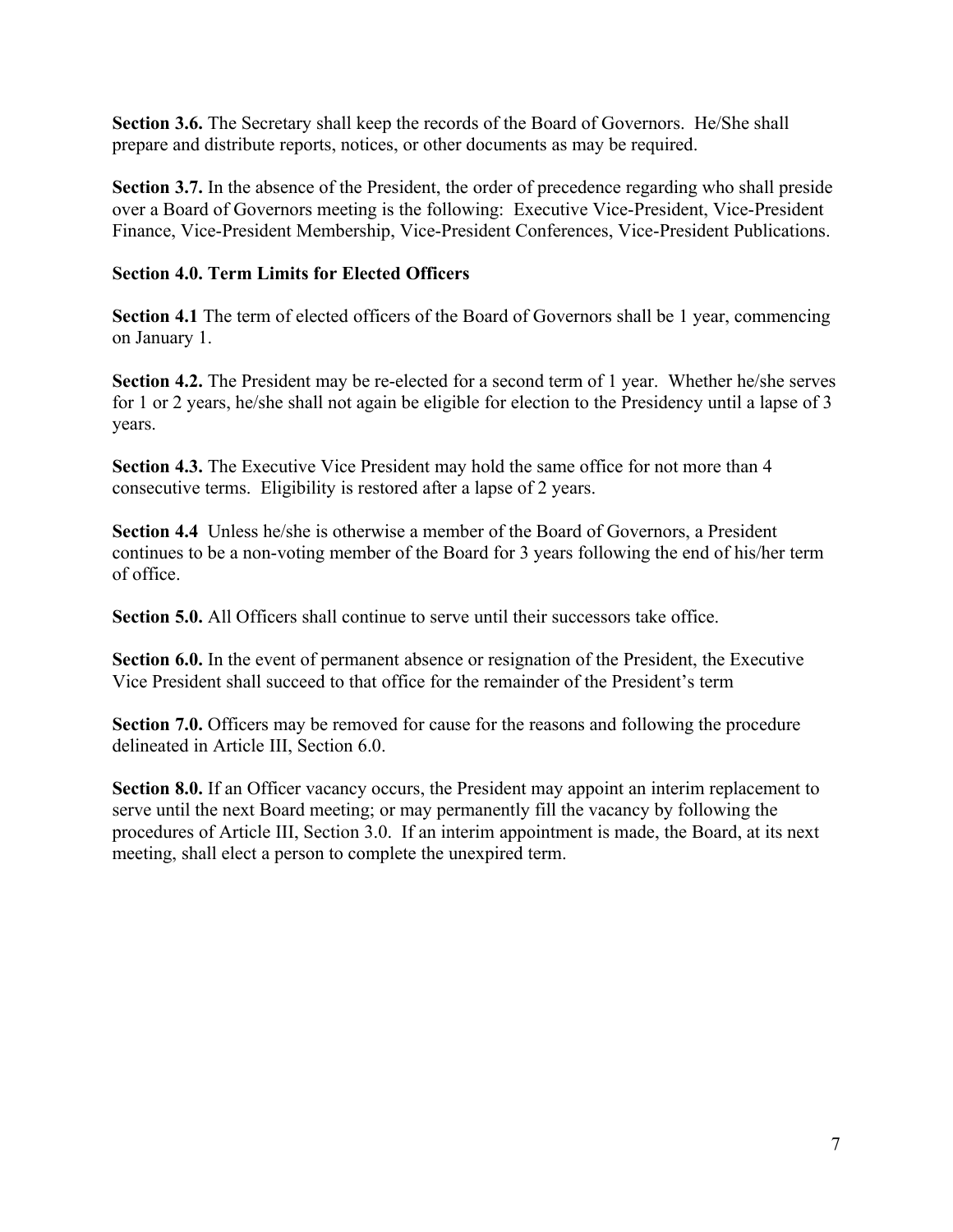# <span id="page-8-0"></span>**V Nominations and Elections**

**Section 1.0.** The Nominations Committee shall be appointed by the Society President on or before February 1 of each year. The Nominations Committee shall consist of a chairman and 2 or more members of the Society, and more than half of whom shall be voting members of the Board of Governors.

**Section 1.1.** The Chair of the Nominations Committee shall be the Past President of the Board of Governors In the event of the incapacity or conflict of interest, the most recent Past President of the Nominations Committee available shall be the Chair of the Nominations Committee. With extenuating circumstances, a different individual may be appointed to this position.)

**Section 1.2.** Nominations Chair shall not be eligible to be elected to the Board of Governors during their term of service.

**Section 1.3.** At least two-thirds of the voting members of the Nominations Committee shall be elected or appointed by the Board of Governors.

**Section 1.4.** A member of the Nominations Committee may not be nominated and run for a position while a member of the Nominations Committee unless: (i) the nomination is not made by a member of the same Nominations Committee and (ii) the member resigns from the Nominations Committee prior to its first meeting of the year in which the nomination shall be made.

**Section 2.0.** A slate of nominees for elected member vacancies on the Board of Governors shall be prepared by the Nominating Committee. The slate shall exceed the number of vacancies by at least 2. Recommendations for nominations shall be solicited to the chairmen of all the Chapters and Committees. In addition, the chairman of the Nominating Committee shall publish and distribute a call for nominations to the entire Society membership

For each elective office of the Society, individual voting members eligible to vote in such election may nominate candidates either by a written petition or by majority vote at a nomination meeting of the Society, provided such nominations are made at least 28 days before the date of election. The number of signatures required on a petition shall be in accordance with IEEE Bylaws.

**Section 2.1** Members shall be notified of all duly made nominations prior to the election. Prior to submission of a nomination petition, the petitioner shall have determined that the nominee named in the petition is willing to serve, if elected; evidence of such willingness to serve shall be submitted with the petition.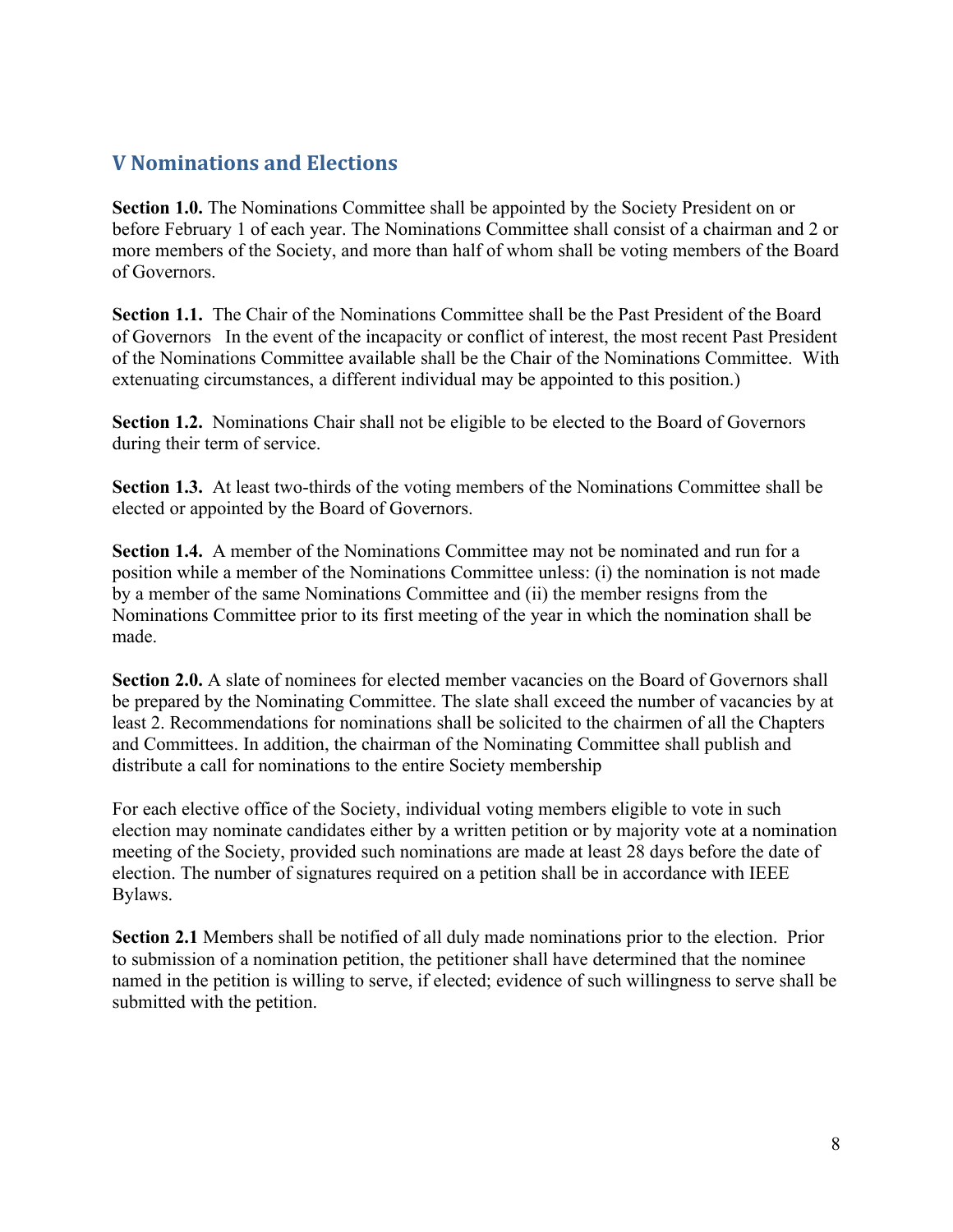**Section 2.2** Signatures can be submitted electronically through the official IEEE society annual election website, or by signing and mailing a paper petition. The name of each member signing the paper petition shall be clearly printed or typed. For identification purposes of signatures on paper petitions, membership numbers or addresses as listed in the official IEEE membership records shall be included. Only signatures submitted electronically through the IEEE society annual elections website or original signatures on paper petitions shall be accepted. Facsimiles, or other copies of the original signature, shall not be accepted.

**Section 2.3** The number of signatures required on a petition shall depend on the number of eligible society voters, as listed in the official IEEE membership records at the end of the year preceding the election.

**Section 2.4.** Any nominee, who satisfies the requirements of a Petition Candidate in accordance with IEEE Bylaws and Article III, Section 2.2 of these bylaws,, shall be automatically placed on the final slate. The Nominating Committee shall consider both geographical representation and Society technical interests in preparing the list of nominees. Nominees must have agreed to serve. All nominees must be members of both the IEEE and the VTS.

**Section 3.0.** The Nominating Committee shall submit its slate of nominees to the Board of Governors in time to complete the election prior to the final Board meeting for the year. Upon acceptance by the Board of Governors, the Secretary shall forward the approved slate of nominees to IEEE Headquarters for submission to the membership in accordance with IEEE balloting procedures.

**Section 4.0.** The newly elected Governors shall be invited to attend the final meeting of the year of the Board but will not have the power to vote until their terms commence.

**Section 5.0.** The Nominating Committee shall prepare a slate of officers for presentation to the Board of Governors at their final meeting of the year. The slate shall include candidates for each office listed in Article IV, Section 1.0, with the exception of Secretary. The number of candidates for each office shall be in compliance with the relevant IEEE policies. Additional nominations may be made from the floor. Each Vice President shall have technical expertise in the field for which he is nominated. All candidates must be a member of the VTS, and must have agreed to serve. The candidate(s) for President and Executive Vice President must have attained Senior Member or higher grade in the IEEE. The other officers must be a Member or higher grade in the IEEE.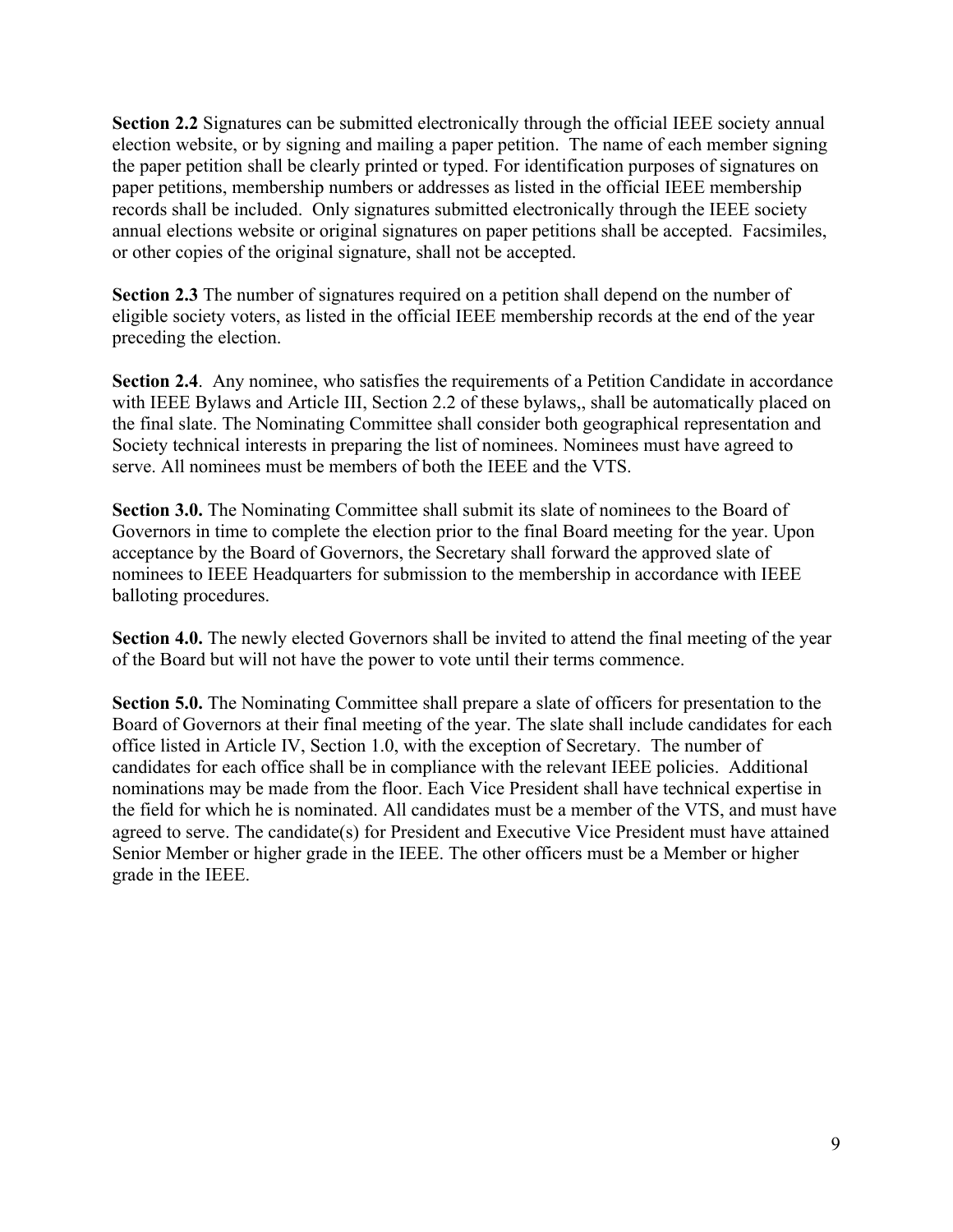**Section 6.0.** The election of the officers of the Board of Governors for the following calendar year shall take place at the final meeting of the year of the Board of Governors. The election shall be established by the meeting Agenda. The Board of Governors shall elect the officers listed in Article IV, Section 1.0, with the exception of Secretary. If there are more than 2 candidates for an office and no one receives a majority of the votes cast, a runoff shall be held between the 2 receiving the greatest number of votes. The Secretary shall be appointed by and serves at the pleasure of the incoming President. The Secretary need not be an elected member of the Board, but must be a member of the Society. The first duty of the Secretary shall be to notify the IEEE Technical Activities Secretariat of the names of the elected officers.

## <span id="page-10-2"></span>**VI Society Chapters**

**Section 1.0.** Society chapters shall be established and operated in accordance with IEEE Rules and Regulations . The Chapter Chairman shall have attained at least member grade in the IEEE.

## <span id="page-10-1"></span>**VII Committees and Liaison Representatives**

**Section 1.0.** Committees are established to facilitate the carrying out of the responsibilities of the Society in a particular area of endeavor. In some cases the responsibility is effected by a Liaison Representative(s) to another entity. Committees are of two types: Standing and Ad Hoc. Standing Committees cover areas that are permanent and continuous in nature. Ad Hoc Committees are set up for a specific purpose that is temporary or non-continuous nature. Committees may, at the discretion of their Chairman or the Board of Governors, establish subcommittees. The committee chairman or liaison representative, unless otherwise specified by the Bylaws, shall be appointed by the Society President with approval by the Board of Governors. These individuals shall report on their activities to the Board on a regular basis.

## <span id="page-10-0"></span>**VIII Standing Committees**

**Section 1.0.** Standing Committees are established or dissolved by the Board of Governors through the Bylaw amendment process. They are of two types: Technical and Administrative. The chairman of any Committee shall be appointed by the President with the approval of the Board of Governors. A committee chairman, if not already a member of the Board of Governors shall be considered an appointed member of the Board. Such individuals shall have all responsibilities and privileges of Governor afforded by the Constitution and Bylaws except the right to vote. An appointed member of the Board who is also a Chair of a Standing Committee may make motions on behalf of that Committee but may not otherwise make or second motions.

**Section 2.0. Technical Committees** may be established by the Board of Governors to cover a special portion of the field of interest of the Society. This special Committee shall provide a source of technical and professional advice and assistance on the particular field of interest of the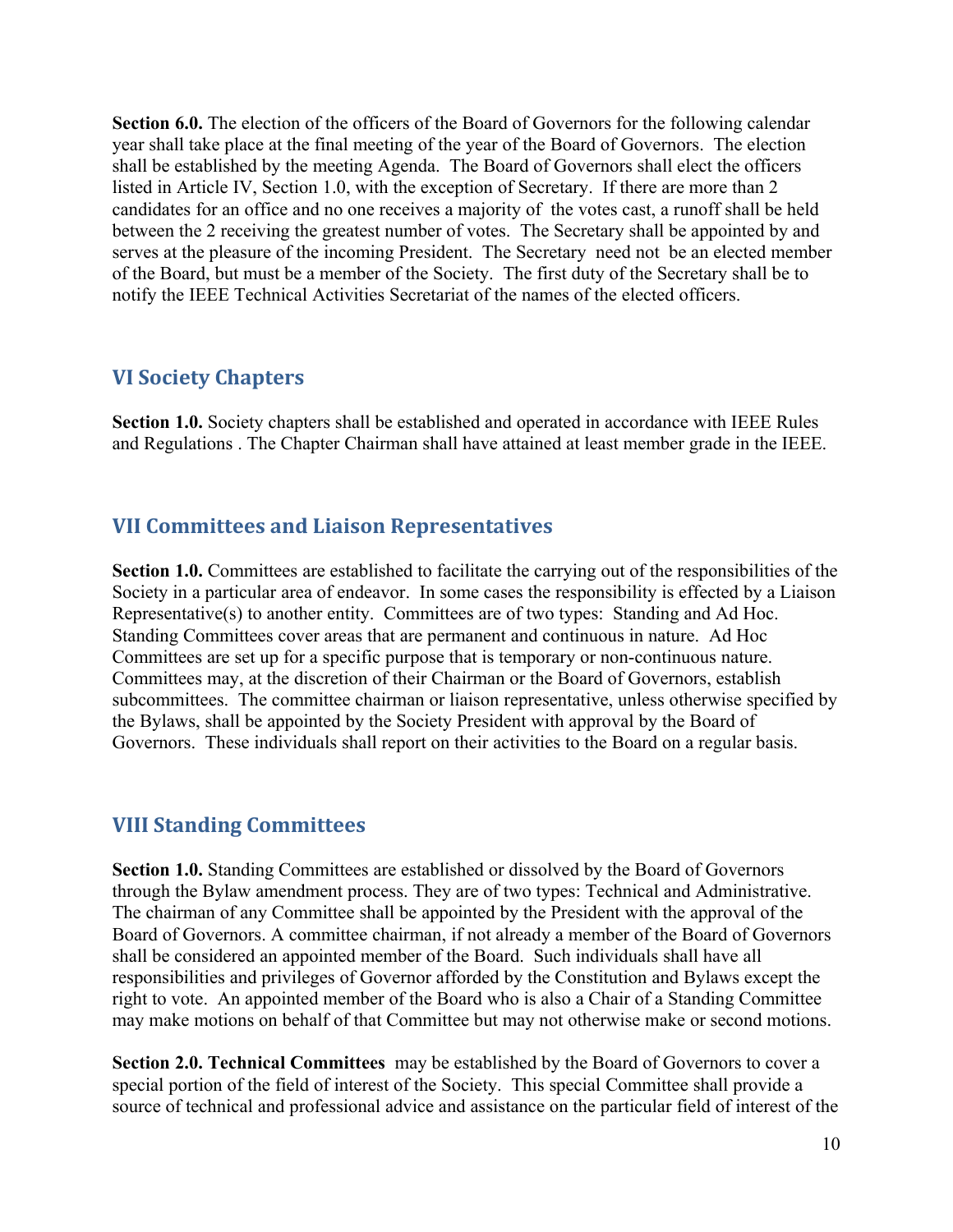technical committee. In certain cases where a technical committee such as a technical standards committee is providing a service to or on behalf of IEEE as well as the Society, the coordination with the IEEE shall be effected to ensure compliance with Institute requirements. If a technical committee covers a complete Field of Interest of the Society, e..g., Land Transportation, it may, at the discretion of the members concerned and approval by the Board of Governors, be designated as a Division of the Society, and function as a subentity of the Society.

#### **Section 2.1. Standards Development Committee**

This Committee, which may also be referred to as the Standards Development Board (SDB), will operate as an IEEE-SA Standards Committee in accordance with IEEE Standards Association procedures to sponsor standards in the Society's field of interest. The Standards Development Board Policies and Procedures (SDB P&P) and those of the Standards Committees reporting to the SDB shall be approved by the IEEE SA Standards Board. Each of the Standard Committees other than SDB is considered a sub-committee of SDB. The subcommittee chairs will be voting members of the Standards Development Committee. The Chair of the Standards Development Committee will be appointed according to Article VIII, section 1.0 upon recommendation by the VTS VP Standards. The VTS VP Standards may additionally appoint up to 5 further voting members.

#### **Section 2.2. Motor Vehicle Committee.**

This committee shall cover those areas of vehicular electronics and electrical engineering ordinarily identified with the automotive industry.

## **Section 2.3. Land Transportation Committee.**

This committee shall cover the technology relating to electrical and/or electronic aspects of ground transportation.

**Section 2.4. Vehicular Power and Propulsion Committee.** This committee shall cover the technology relating to the electrical and/or electronic aspects of electrically propelled road vehicles.

#### **Section 2.5. Propagation Committee**.

The scope of this committee encompasses radiowave propagation issues. The committee shall provide publications and services to the membership and to the Board as requested by the Board.

## **Section 2.6 Private Land Mobile Radio Committee**

The Private Land Mobile Radio (PLMR) Committee deals with technical matters related principally to Private Land Mobile Radio applications including, but not limited to, Public Safety Applications, Critical Infrastructure Applications , and Transportation Radio applications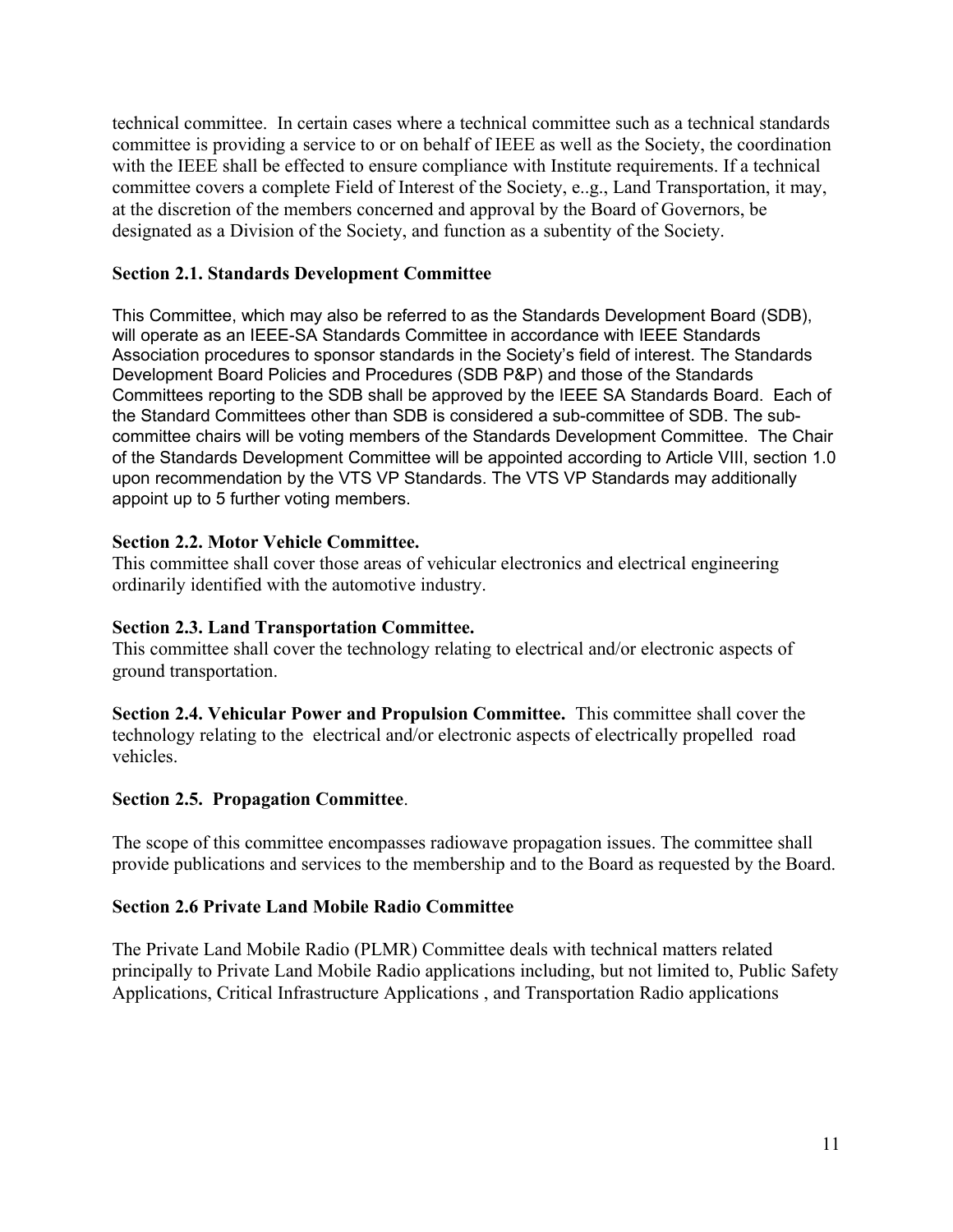**Section 3.0 Administrative Committees.** Administrative Committees may be established by the Board of Governors to cover a particular area of Society operations. In certain cases where an Administrative Committee such as the Publications Committee or the Membership Committee is providing a service to or on behalf of IEEE as well as the Society, the coordination with the proper IEEE entity shall be effected to insure compliance with Institute requirements.

**Section 3.1 Publications Committee** The Publications Committee is headed by the Vice President Publications and does the following: (a) Recommends publication policy of the Society. (b) Implements the Publications Policy established by the Board of Governors. (c) Publishes a Society Transaction. (d) Publishes a Society Newsletter. (e) Assists in the publication of any special Society publications approved by the Board of Governors. (f) Recommends editors for the Society publication to the President, (g) Recommends a Webmaster and maintains the Society's electronic publications including a website.

**Section 3.2. Conference Committee.** This Committee is headed by the Vice President Conferences and will ensure Society participation in the arrangement for Annual Conferences of the Society and in such other Conferences of other organizations requested by the Board of Governors.

**Section 3.3. Chapters Committee.** The Chapters Committee is in the purview of the Vice President Membership Development and maintains contact with Chapter officers. The Chapters Committee shares information between the Chapters and between each Chapter and the Board of Governors, and promotes the formation of Chapters in locations where there are sufficient members of the Society. This committee will designate the recipient of the Chapter of the Year Award.

**Section 3.4. Membership Committee.** The Membership Committee is in the purview of the Vice President Membership Development and provides liaison between the Society, the membership, and prospective members. The Membership Committee ensures that the membership of the Society is informed on a continuing basis of its responsibilities, opportunities, and the benefits of membership. The Membership Committee keeps the Board of Governors informed on the status of membership and the interests and the attitudes of the membership about Society activities.

**Section 3.5 Standards Activities Committee**. The Standards Activities Committee shall be chaired by the VP Standards and will be responsible for recommending, promoting and supporting standards related activities within the Society. The Committee will liaise with the Standards Development Committee and its sub-committees which will be responsible for the sponsorship of specific standards

**Section 3.6. Awards Committee.** The Awards Committee recommends candidates to the President for all awards, citations, and prizes except as elsewhere provided.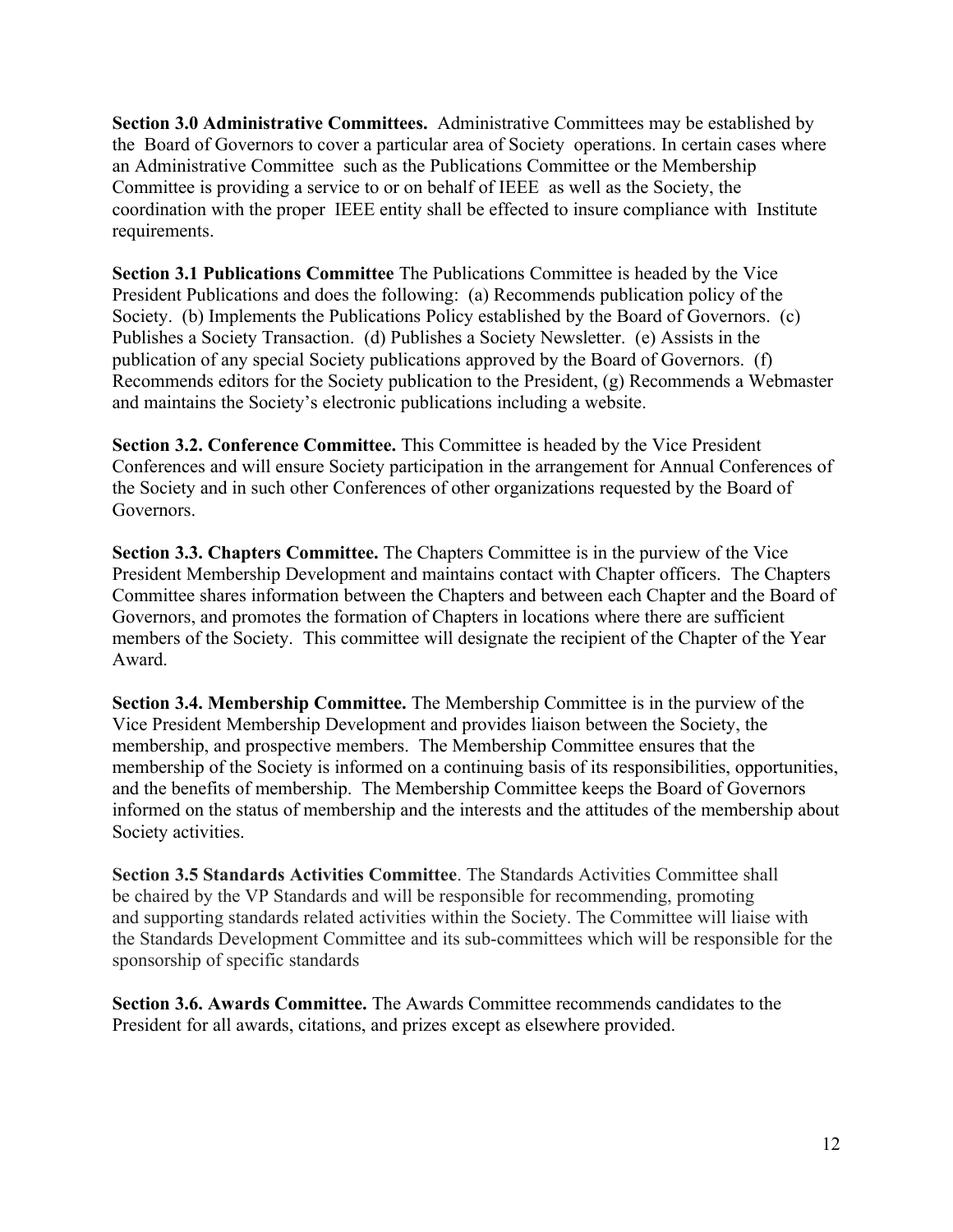**Section 3.7. Fellows Committee.** The Fellows Committee will solicit qualified candidates and make recommendations to the Board of Governors for nominees for advancement to the grade of Fellow in the IEEE.

## **Section 3.8. Constitution and Bylaws Committee.**

It shall be the function of the Constitution and Bylaws Committee to maintain an up-to-date record of the Constitution and Bylaws of this Society, and to ensure on a continuing basis that the Society's Constitution and Bylaws are in accord with IEEE requirements. It shall be the responsibility of this committee to advise the Board of Governors of any need or desire for change in the Society's Constitution and Bylaws and to prepare such changes as are appropriate when directed to do so by the President or the Board of Governors. The chairman of this committee shall also serve as the Parliamentarian for the Board of Governors.

**Section 3.9. Publicity Committee.** This committee is responsible for coordinating the publicity of VTS activities and members both within the Society and externally; as well as publicizing the Society itself externally. Among other activities it shall maintain a list of the media to which news releases should be sent.

## **Section 3.10. Fellowship and Scholarship Committee**

(a) This committee is responsible for coordinating the administration of Fellowships and/or Scholarships established by the Society. This includes recommendations to the Board of Governors on the level of stipends, general criteria for the choice of recipients, and the establishment or disestablishment of awards. A separate fund for each individual or type of award, as required, shall be set up with the IEEE Foundation.

(b) A separate subcommittee shall be established to administer each fund. The subcommittee shall recommend the specific criteria for choosing recipients, the amount of stipend, and the sources for soliciting recipients. The subcommittee shall be responsible for selecting recipients. If the fund has been jointly established with another entity, that entity shall be represented on the subcommittee.

#### **Section 3.11. Educational Committee.**

This committee is responsible for developing the policy for education activities in the VTS within IEEE guidelines, and implementing the educational activities within the Society. This includes such activities as continuing education for the members and participation in curriculum accreditation activities.

**Section 3.12. Long Range Planning Committee.** This committee shall be concerned with advances and changes in the state-of-the-art in vehicular electronic technology, particularly in the areas in the Field of Interest of the VTS, and how they will affect the interests and operations of the Society. It will plan for changes in the operation of the Society to meet the changing situation both in the near and long term. The committee shall be chaired by the Executive Vice President.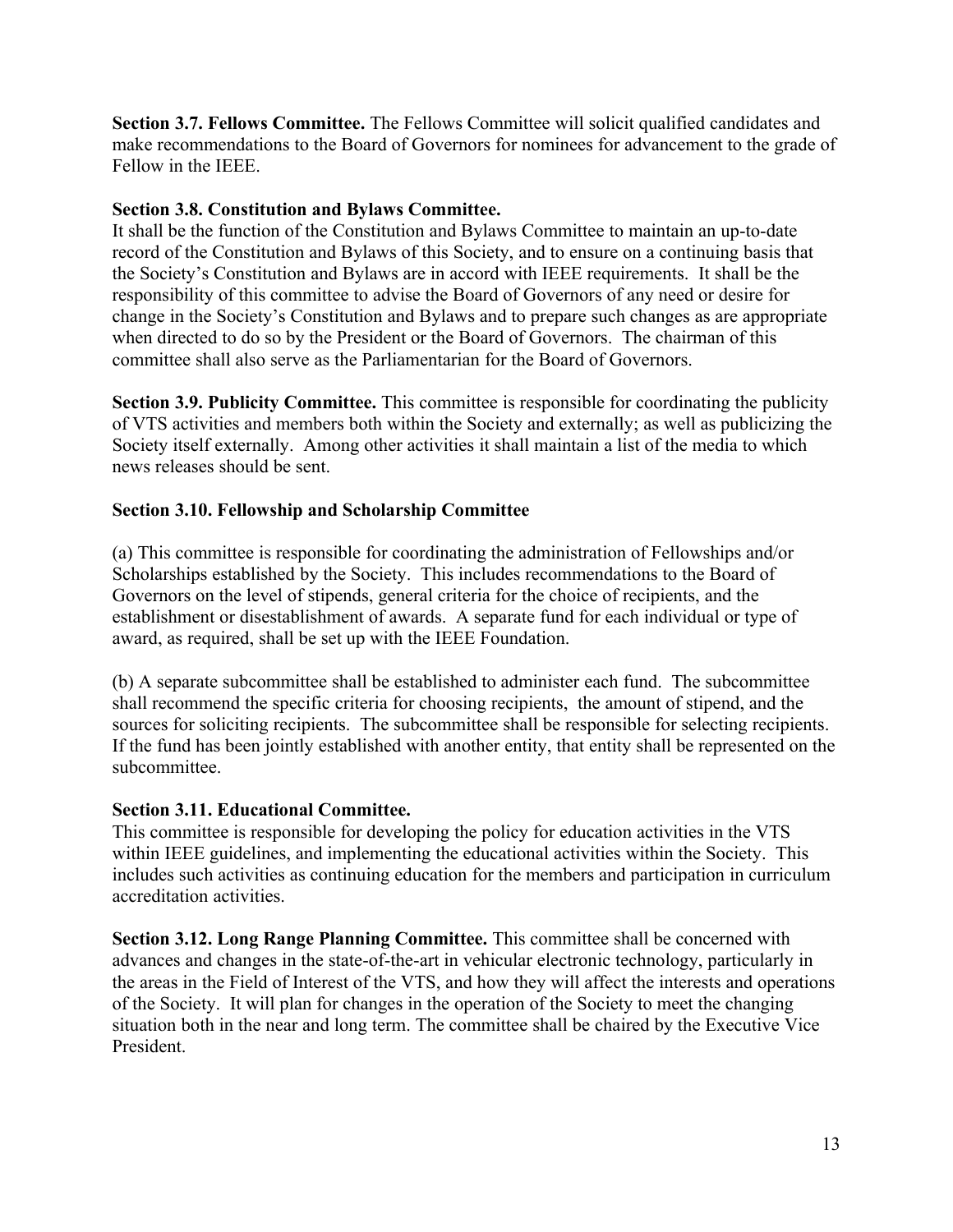**Section 3.13. Executive Committee.** This Committee advises the Society president in the performance of his/her duties. It cannot take any action that will restrict the Board of Governors. The membership of this Committee shall consist of the President , Executive Vice President, the Vice President Membership Development, the Vice President Conferences, the Vice President Publications, the Vice-President Finance, the Secretary and the two most recent Past Presidents, and any other person the President may require. The President shall chair the committee.

## **Section 3.14 Finance Committee.**

The purpose of the Finance Committee is to oversee the financial activities of the Society. These activities include, but are not limited to, the following:

- 1. Financial policies and procedures
- 2. Development of the operating budget
- 3. Providing a list of all financial issues affecting the Society.

The Finance Committee shall consist of the following members: President, Executive Vice President, Treasurer, Vice President-Conferences and the Vice President-Publications. The committee shall be chaired by the Vice-President Finance."

## **Section 3.15 Distinguished Lecturer Committee**

This Committee is responsible for recruiting, selecting, vetting, and supporting the activities of Distinguished Lecturers and Distinguished Speakers within the policies set out by the Board of Governors. This Committee is in the purview of the Vice President - Membership.

## **Section 3.16 Volunteer Engagement Committee**

This committee is responsible for identifying new volunteering opportunities within the VTS, advertising these opportunities to the VTS membership, and recruiting/interviewing volunteers for these available positions. Volunteering opportunities to be publicized by this committee include those for society committees and operations, conference activities, and local chapters. The committee shall be chaired by the Vice President - Membership.

## **Section 3.17 Industry Engagement Committee**

The purpose of this committee is to identify new opportunities that would enable greater professional development and growth of industry members of the VTS. Membership of this committee will normally consist of VTS members whose primary affiliation is with industry. This committee will identify new activities and other opportunities that would benefit the professional development of VTS industry members, present recommendations to the President and the Board of Governors, and establish subcommittees that would implement these recommendations.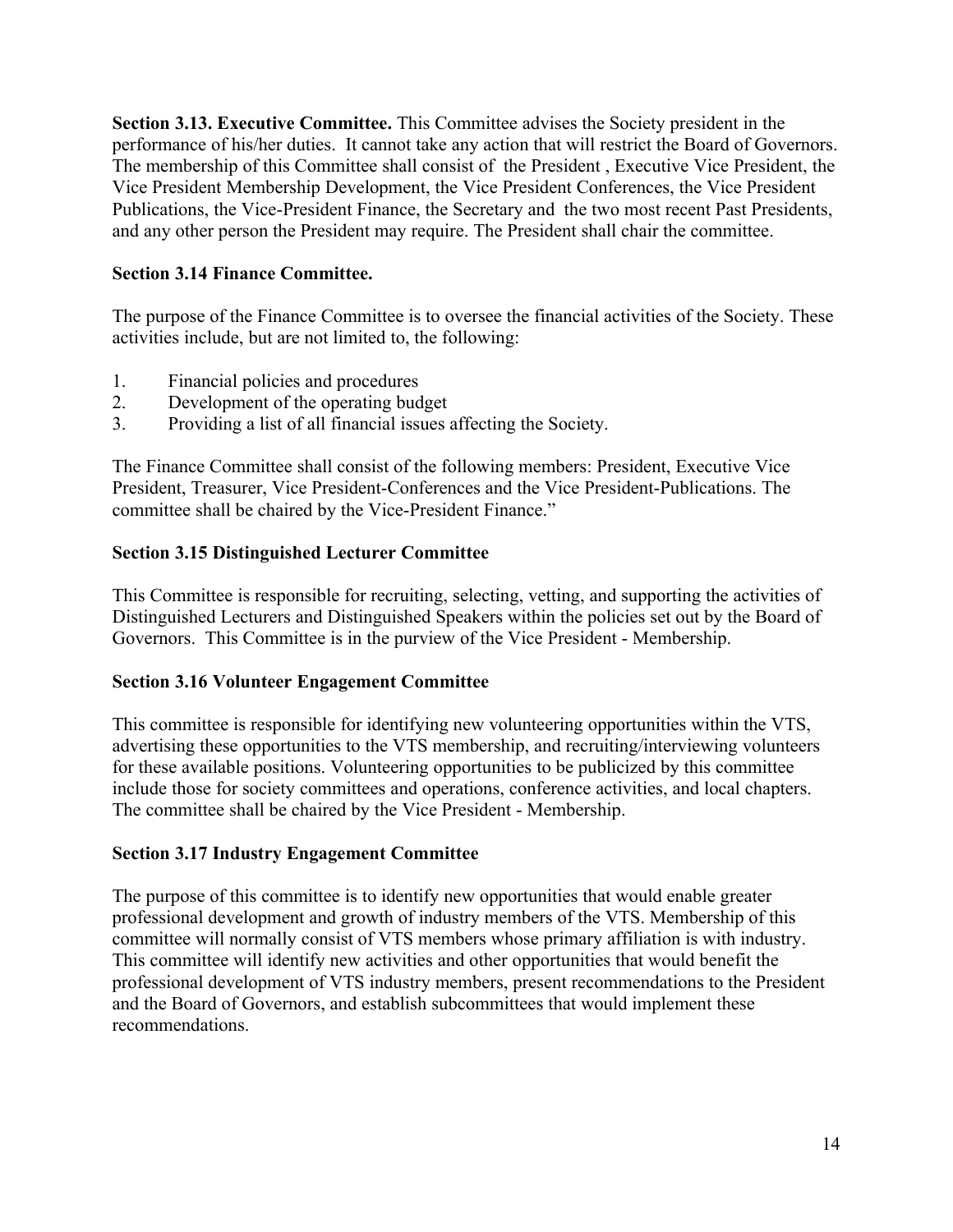# <span id="page-15-2"></span>**IX Ad Hoc Committees**

**Section 1.0.** Ad Hoc committees may be established by the President or the Board of Governors. If empowered by the President, the committee cannot continue beyond the term of office of the appointing President. If established by the Board of Governors, the life of the committee will be 1 year, unless otherwise declared by the Board of Governors. The life of a committee may be extended by the Board.

# <span id="page-15-1"></span>**X Liaison Representatives**

**Section 1.0.** Liaison Representatives on a continuing or ad hoc basis may be appointed by the president with the approval of the Board of Governors to represent VTS on entities of other organizations whose activities fall within the Field of Interest of VTS and with whom it is desired to maintain a continuing relationship. These organizations may be within or outside of the IEEE.

# <span id="page-15-0"></span>**XI Amendments**

**Section 1**. Amendment to the Society Bylaws may be initiated by a petition signed by at least 100 members of the Society or by a Member of the Board of Governors of the Society.

**Section 2.** Proposed amendments to the Society Bylaws must be sent to each member of the Board of Governors at least 20 days prior to a scheduled meeting of the Board of Governors.

**Section 3.** To be adopted, proposed amendments shall receive the affirmative votes of at least ⅔ the number of elected Board members authorized in the Constitution.

**Section 4.** Amendments must be submitted to the IEEE Vice President, Technical Activities for approval.

**Section 5.** Adopted amendments will be enacted 30 days subsequent to publication in the Society Magazine unless the Board of Governors approves a later date in the resolution approving the amendments.